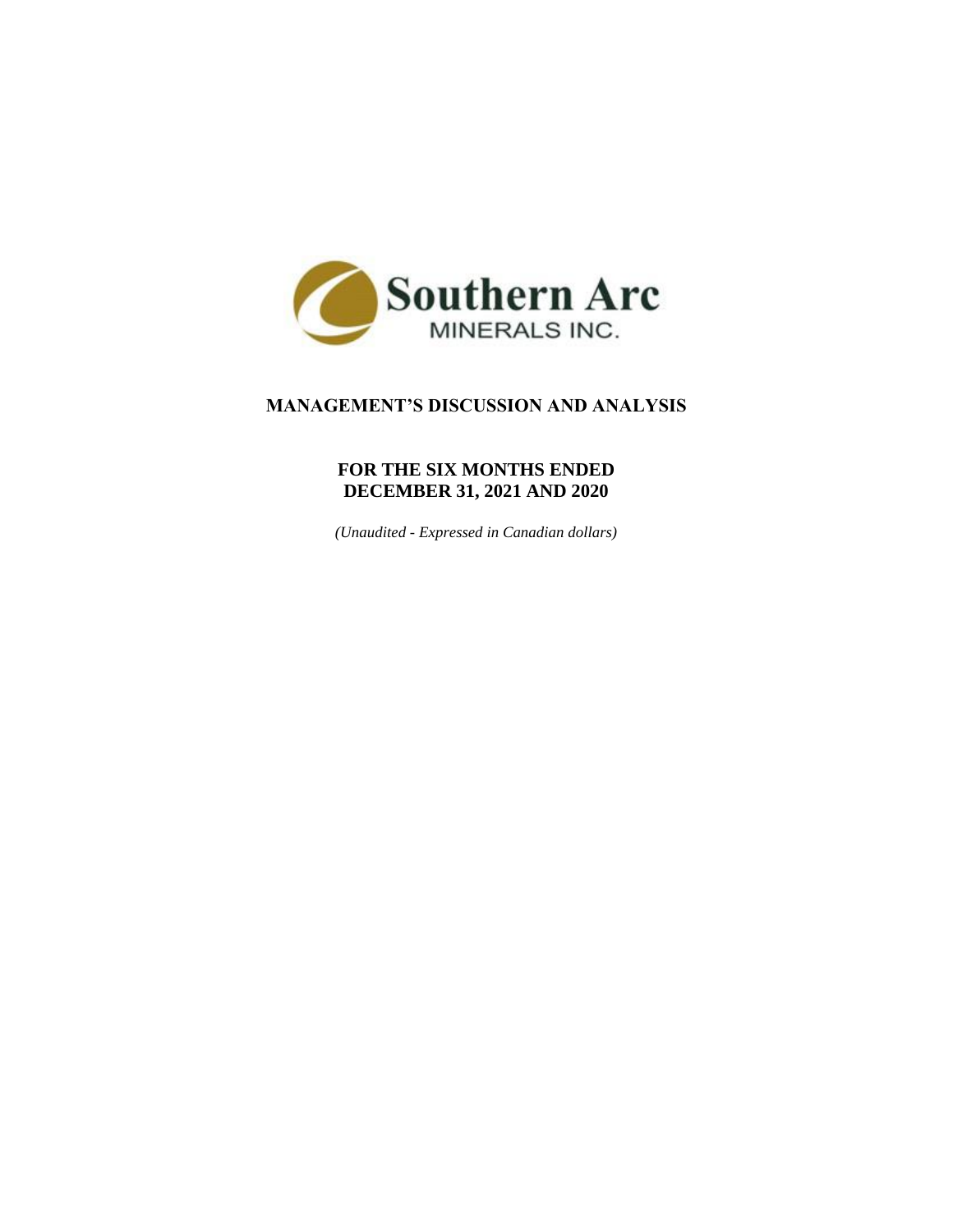*This Management's Discussion and Analysis ("MD&A"), prepared as of February 17, 2022, should be read in conjunction with the unaudited condensed interim financial statements of Southern Arc Minerals Inc. ("Southern Arc" or the "Company") for the three and six months ended December 31, 2021 and the audited consolidated financial statements for the year ended June 30, 2021 and related notes thereto, which have been prepared in accordance with International Financial Reporting Standards ("IFRS"). All amounts are stated in Canadian dollars unless otherwise indicated. Additional information related to the Company can be found on SEDAR at [www.sedar.com](http://www.sedar.com/) and on the Company's website at www.southernarcminerals.com.*

*Statements in this MD&A that are not historical facts are "forward-looking statements" that are subject to risk factors set out in a cautionary note contained herein. Readers are cautioned not to put undue reliance on forward-looking statements.*

## **COMPANY OVERVIEW**

Southern Arc was incorporated in British Columbia, Canada on August 19, 2004. The Company is a Canadian company focused on creating value through project generation and strategic investments in mineral resource companies with a focus on gold and copper-gold. The Company's head office is located at Suite 650 - 669 Howe Street, Vancouver, British Columbia, Canada, V6C 0B4.

The Company is listed on the NEX board of the TSX Venture Exchange under the symbol "SA.H". To date, the Company has not generated revenues from operations and is focused on creating value through project generation and strategic investments in mineral resource companies with a focus on gold and copper-gold.

On March 11, 2020, the novel coronavirus outbreak ("COVID-19") was declared a pandemic by the World Health Organization. The situation is dynamic and the ultimate duration and magnitude of the impact on the economy and the Company's business are not known at this time. These impacts could include an impact on the Company's ability to obtain debt and equity financing to fund ongoing investing activities as well as our ability to conduct business. These conditions result in significant uncertainties that may cast substantial doubt about the Company's ability to continue as a going concern. These financial statements do not give effect to adjustments that would be necessary to the carrying values and classification of assets and liabilities should the Company be unable to continue as a going concern.

## **FINANCIAL SNAPSHOT**

|                          | <b>December 31, 2021</b> |   | June 30, 2021 |    | June 30, 2020 |
|--------------------------|--------------------------|---|---------------|----|---------------|
| Total assets             | 1,835,510                | S | 2,564,390     | \$ | 15,328,170    |
| Working capital          | 1,795,624                |   | 1,452,975     |    | 1,393,436     |
| Total liabilities        | 36,047                   |   | 61,242        |    | 169,515       |
| Net income (loss)        | (720,319)                |   | 5,274,035     |    | 53,467        |
| Basic income per share   | (0.03)                   | S | 0.24          | S  | 0.00          |
| Diluted income per share | (0.03)                   |   | 0.24          | ъ  | 0.00          |

At the date of this MD&A, the Company had approximately \$1.27 million in working capital, which consists of the Company's current assets including the Company's investments in shares of Japan Gold Corp., Rise Gold Corp., and its investment in warrants of Japan Gold Corp., net of current liabilities.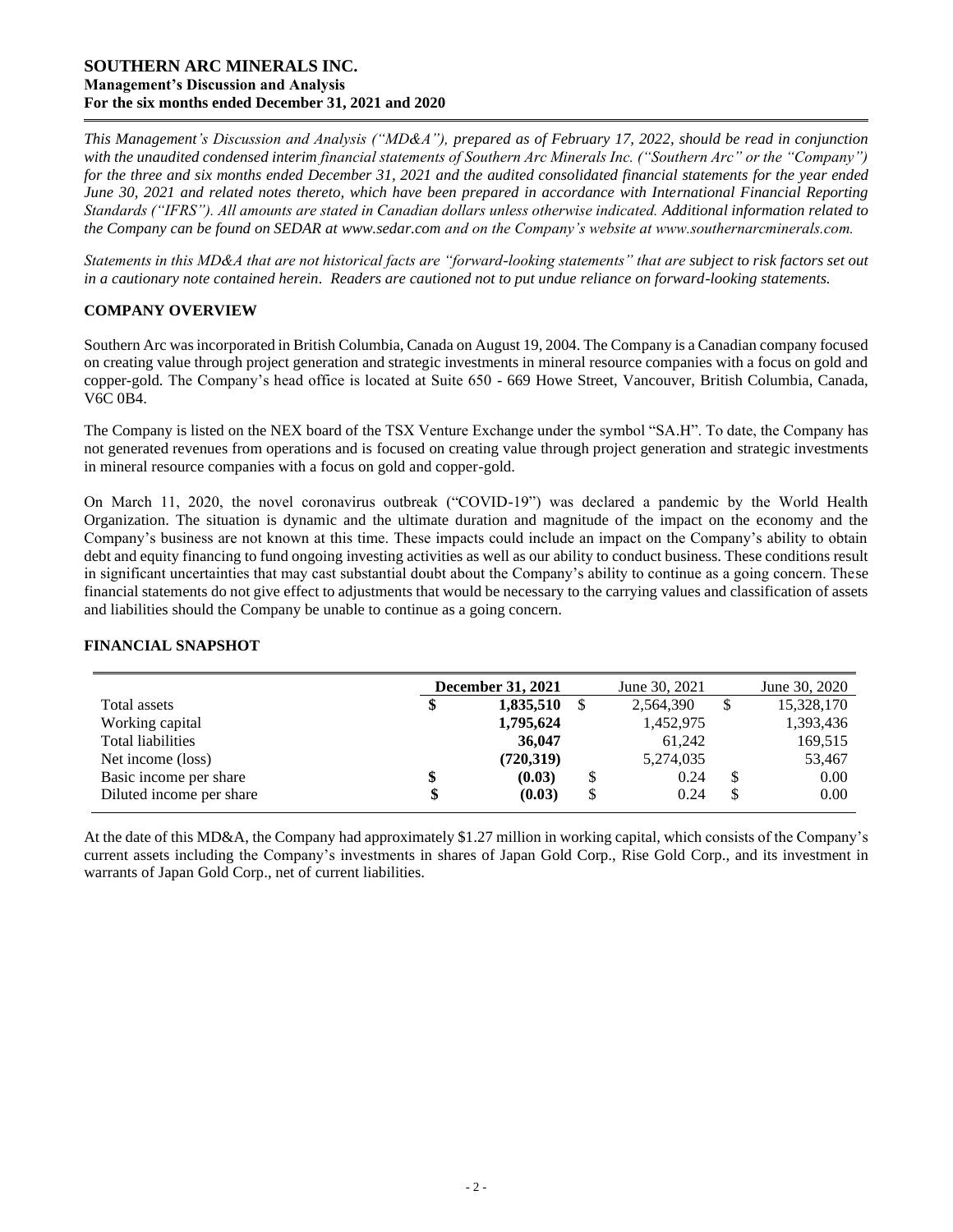### **RECENT EVENTS**

In October 2020, the Company completed a return of capital transaction (the "Transaction") by way of a court approved plan of arrangement under the Business Corporations Act (British Columbia). Pursuant to the plan of arrangement, the Company exchanged each of its outstanding common shares for one new Class A common share and one redeemable share of the Company. The Class A common shares have similar rights as the old common shares and are listed on the NEX board of the TSX Venture Exchange. The redeemable shares were immediately redeemed in exchange for the distribution of the following securities to the shareholders of the Company on a pro-rata basis:

|                                      | # of<br>securities | <b>Carrying value</b><br>$-$ October 16,<br>2020 |
|--------------------------------------|--------------------|--------------------------------------------------|
| Common shares of Japan Gold Corp.    | 40,021,489         | \$7,264,003                                      |
| Common shares of Rise Gold Corp.     | 2,734,388          | 2,654,385                                        |
| Common shares of Adriatic Metals Plc | 1,655,187          | 3,246,843                                        |
|                                      |                    | \$13,345,231                                     |

For each common share of Southern Arc, a shareholder of Southern Arc received:

- 1 Class A of Southern Arc (NEX: SA.H),
- 1.7577751 common shares of Japan Gold Corp. (TSXV: JG),
- 0.12009743 common shares of Rise Gold Corp. (CSE: RISE),
- 0.0726999 ordinary shares of Adriatic Metals plc. (LSE: ADT1)

On the record date of October 16, 2020, the distribution was recognized at the fair value of the assets distributed of \$20,088,749 resulting in a gain on distribution of \$6,743,518 which is recognized in net income. The fair value of the shares distributed was based on the quoted market value of those shares, a level one input.

As the Company held 130,000 of its own shares in treasury, it received distribution of 228,511 common shares of Japan Gold Corp., 15,612 common shares of Rise Gold Corp., and 9,481 ordinary shares of Adriatic Metals plc.

On July 27, 2021, the Company sold 125,322 of its shares in Adriatic for proceeds of \$302,783. On September 16, 2021, the Company sold all its remaining shares in PT Ancora. The total proceeds received from the sale of 77,560,000 shares in PT Ancora is \$563,945.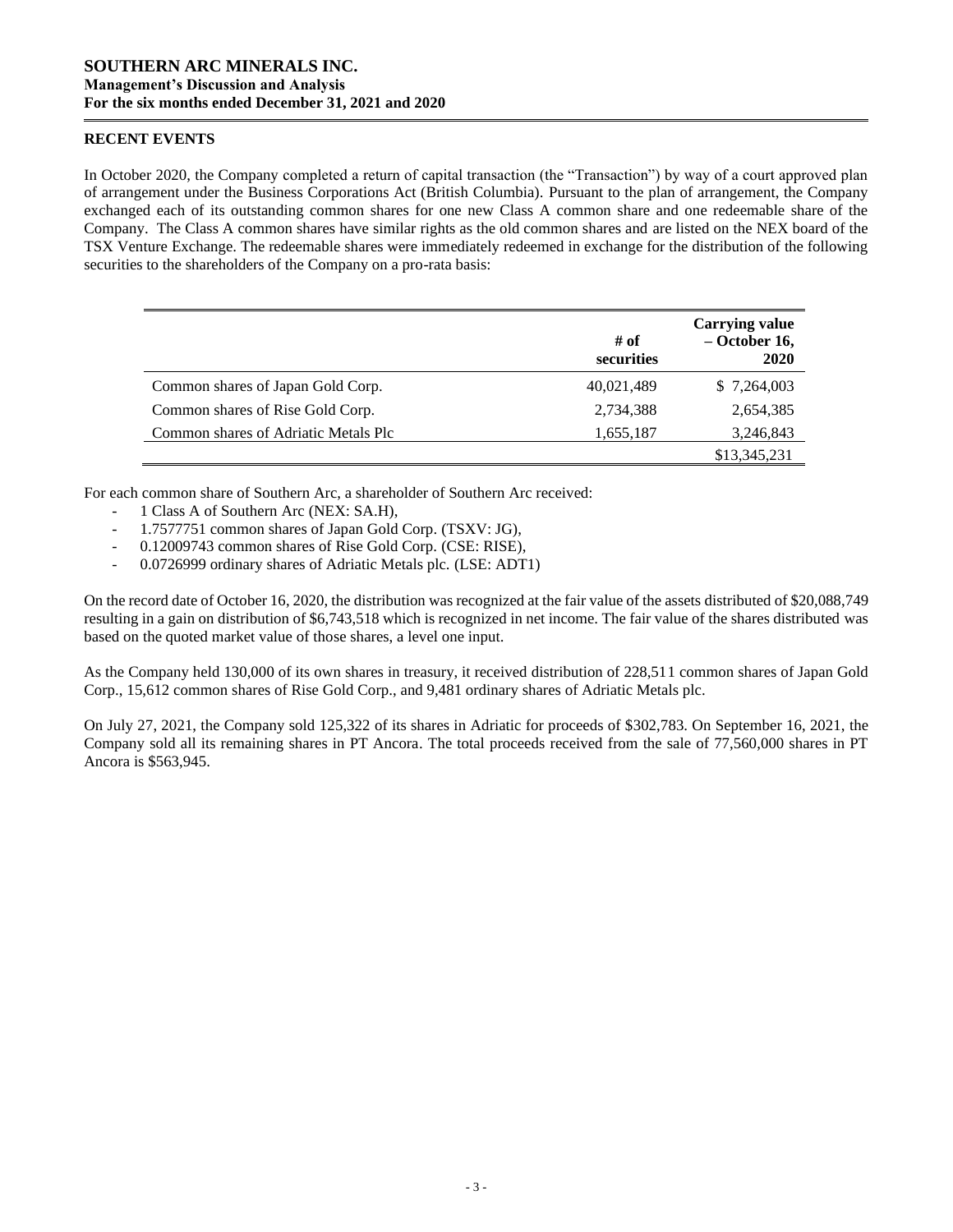#### **SUMMARY OF QUARTERLY RESULTS**

|                                               | December 31. | September 30, | June 30,     | March 31,    |
|-----------------------------------------------|--------------|---------------|--------------|--------------|
|                                               | 2021         | 2021          | 2021         | 2021         |
|                                               |              |               |              |              |
| Total assets                                  | \$1,835,510  | \$2,099,674   | \$2,564,390  | \$3,582,672  |
| Working capital                               | 1,795,624    | 2,031,435     | 1,452,975    | 1,613,996    |
| Net income (loss)                             | (720, 319)   | (485,606)     | (679, 438)   | (158, 400)   |
| Net income (loss) attributable to the Company | (720, 319)   | (485,606)     | (679, 438)   | (158, 400)   |
| Basic income (loss) per share                 | (0.03)       | (0.02)        | (0.04)       | 0.01         |
| Diluted income (loss) per share               | (0.03)       | (0.02)        | (0.04)       | 0.01         |
|                                               |              |               |              |              |
|                                               |              |               |              |              |
|                                               | December 31. | September 30, | June 30,     | March 31,    |
|                                               | 2020         | 2020          | 2020         | 2020         |
|                                               |              |               |              |              |
| Total assets                                  | \$3,889,258  | \$17,254,533  | \$15,328,170 | \$12,930,662 |
| Working capital                               | 1,969,548    | 1,467,298     | 1,393,436    | 2,035,814    |
| Net income (loss)                             | 5,993,058    | 114,815       | (54, 536)    | (703,993)    |
| Net income (loss) attributable to the Company | 5,993,058    | 114,815       | (54, 536)    | (703,993)    |
| Basic income per share                        | 0.27         | 0.01          | (0.00)       | (0.04)       |
| Diluted income per share                      | 0.27         | 0.01          | (0.00)       | (0.04)       |

During the quarter ended September 30, 2021, the Company sold its investments in PT Ancora and Adriatic for proceeds of \$866,728, which increased its working capital compared to June 30, 2021. During the quarter ended December 31, 2020, the Company had an increase in net income (from \$114,815 on September 30, 2020 to \$5,993,058) due to the a gain recorded from the return of capital transaction.

# **RESULTS OF OPERATIONS FOR THE THREE MONTHS ENDED DECEMBER 31, 2021**

During the three-month period ended December 31, 2021, the Company had a net loss of \$234,713 compared to a net income of \$5,993,058 for the three-month period ended December 31, 2020. Significant fluctuations occurred in the following categories:

- a) The Company recognized a realized and unrealized loss on its investment in warrants of \$101,586 (December 31, 2020: \$414,592).
- b) The Company completed a return of capital and recorded a gain of \$Nil (December 31, 2020: \$6,698,969).

## **RESULTS OF OPERATIONS FOR THE SIX MONTHS ENDED DECEMBER 31, 2021**

During the six-month period ended December 31, 2021, the Company had a net loss of \$720,319 compared to net income of \$6,107,873 for the six-month period ended December 31, 2020. Significant fluctuations occurred in the following categories:

- a) The Company recognized a realized and unrealized loss on its investment in warrants of \$492,934 (December 31, 2020: gain of \$162,343).
- b) The Company completed a return of capital and recorded a gain of \$Nil (December 31, 2020: \$6,698,969).
- c) The Company also recorded its share of the loss in its investment in Japan Gold of \$Nil prior to the return of capital (December 31, 2020: \$239,690).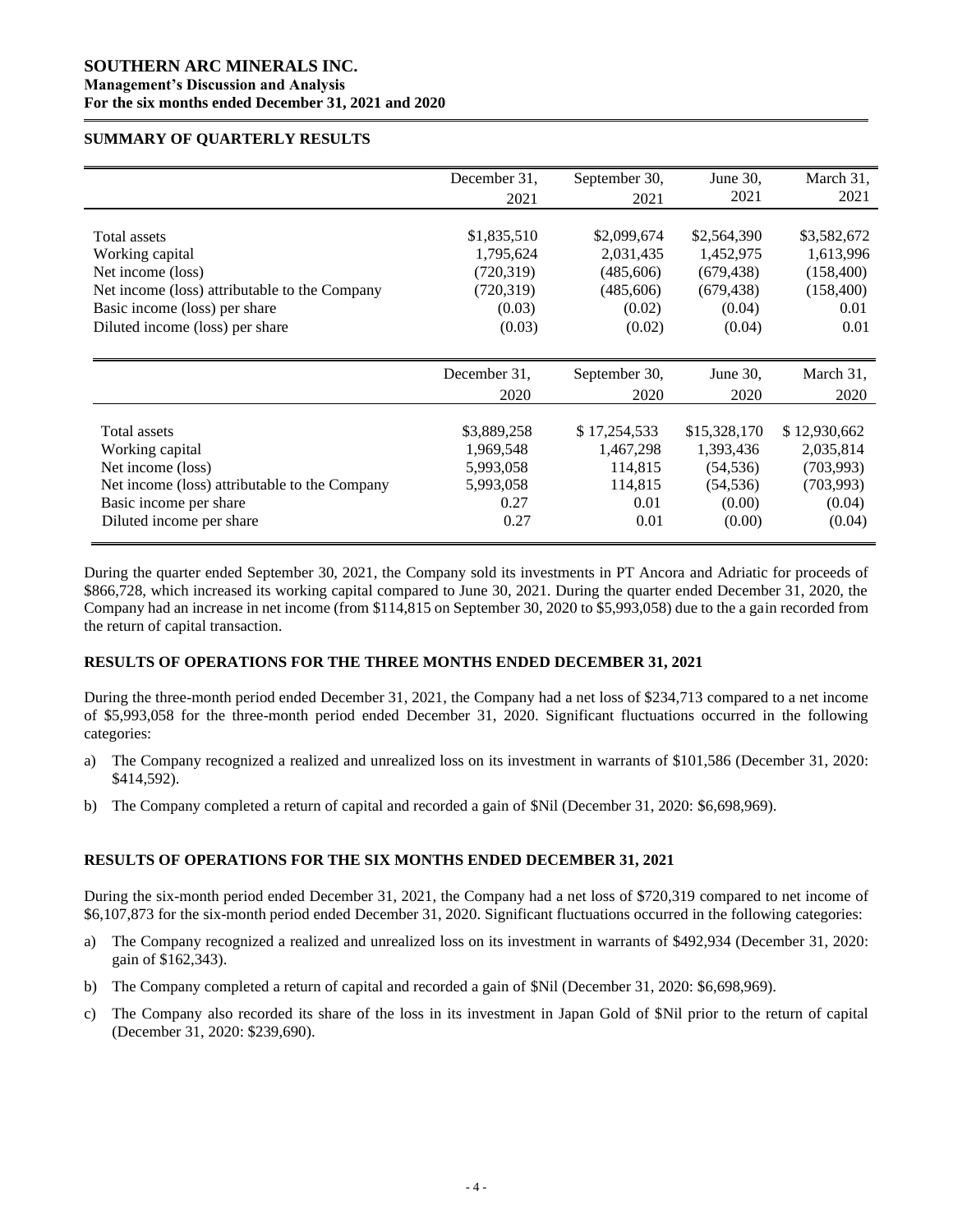## **LIQUIDITY AND CAPITAL RESOURCES**

The Company's cash position at December 31, 2021 was \$1,235,324 compared to \$630,070 at June 30, 2021. As at December 31, 2021, the Company's working capital was \$1,795,624 compared to a working capital of \$1,452,975 at June 30, 2021.

Net cash used in operating activities for the period ended December 31, 2021 was \$261,474 compared to cash used in operating activities of \$575,360 during the period ended December 31, 2020.

During the period ended December 31, 2021, the Company had \$866,728 (December 31, 2020: \$Nil) in cash provided by investing activities as a result of selling its shares in Ancora and Adriatic. Net cash used in investing activities for the period ended December 31, 2021 was \$Nil (December 31, 2020 - \$4,849) for purchase of property and equipment.

There were no financing activities during the period ended December 31, 2021 (December 31, 2020: \$1,137,451 mainly from the cash received from exercise or options and warrants).

The condensed interim financial statements have been prepared on the basis of accounting principles applicable to a "going concern", which assumes that the Company will continue its operations for the foreseeable future and will be able to realize its assets and discharge its liabilities in the normal course of operations. The Company does not currently generate any revenues or have operations that generate cash flows. Accordingly, the Company relies on funding received from the sale of investments and financing received from the issuance of common shares or loans and borrowings to finance its strategic investment activities and general and administrative costs. On October 16, 2020, the Company distributed certain of its investment securities with a carrying value of \$13,345,231 to the shareholders of the Company. Subsequent to the distribution, the Company's business plan is to continue making strategic investments in resource companies with a focus on gold and copper-gold. Based on current plans, the Company has sufficient cash to finance its general and administrative expenses and other current obligations for the twelve-month period. However, the Company will be required to obtaining additional financing in order to fund additional investments or exploration projects. While the Company has been successful at securing financing in the past, there can be no assurance that it will be able to do so in the future.

## **RELATED PARTY TRANSACTIONS**

#### **Key management and personnel compensation**

Key management personnel include the directors and officers of the Company.

Key management compensation during the three and six-month period ended December 31, 2021, consisted of management fees of \$60,000 (2020 - \$70,000) and \$120,000 (2020- \$160,000) respectively which was paid to two private companies controlled by the Chief Executive Officer and Chairman of the Company. Management fees include administrative, finance, accounting, investor relations and consulting services.

The Company also reimbursed a private company controlled by the Chief Executive Officer and Chairman of the Company during the three and six-month period ended December 31, 2021 of \$7,500 (2020 - \$Nil) and \$15,000 (2020 - \$Nil) respectively in occupancy costs.

The above transactions are recorded at the consideration established and agreed to by the related parties.

## **CURRENT SHARE DATA**

As at the date of this MD&A, the Company has 22,898,283 common shares issued, of which 22,768,283 are outstanding and 130,000 are treasury shares.

As at December 31, 2021, the Company has no share options or share purchase warrants outstanding.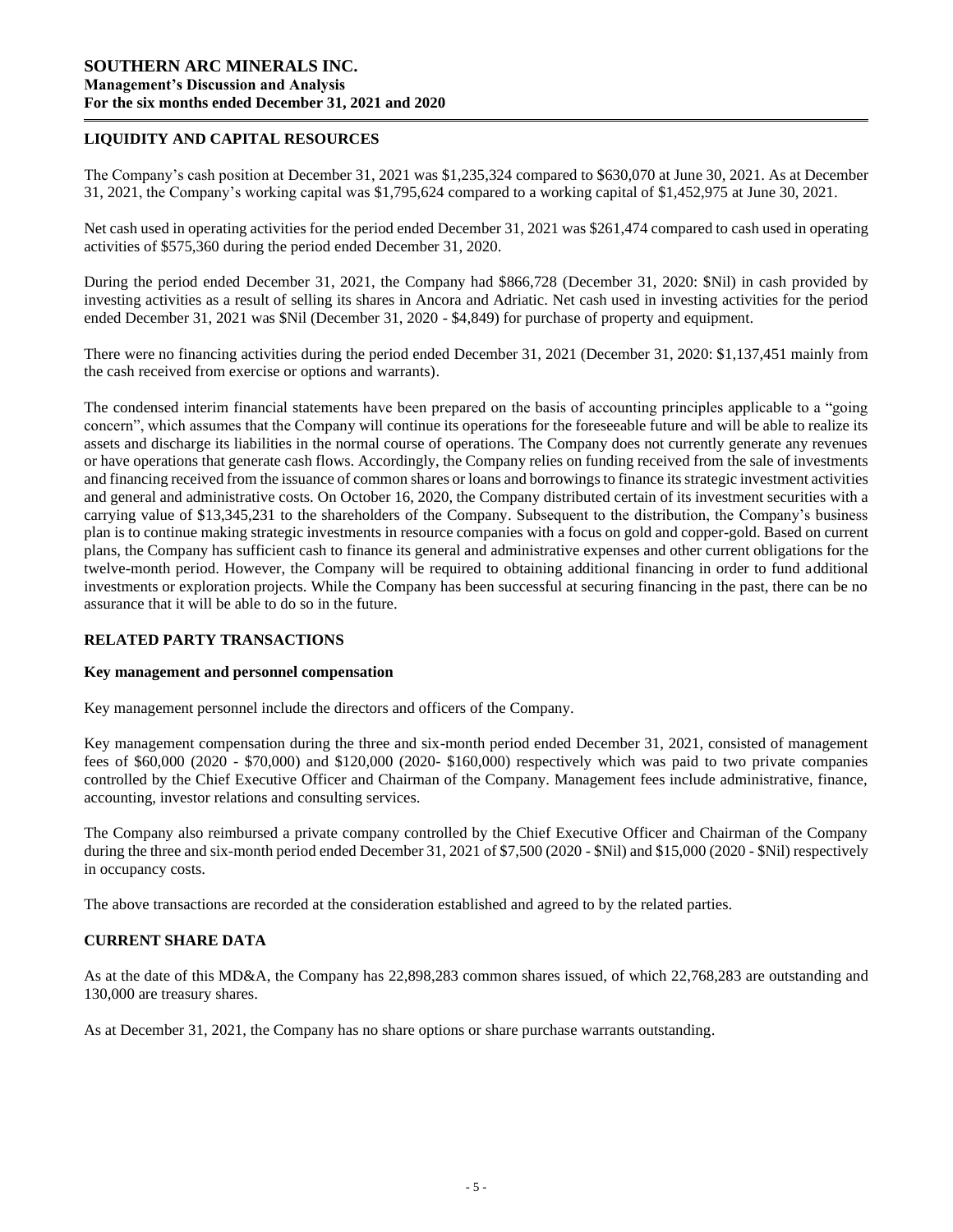#### **RISKS AND UNCERTAINTIES**

The Company's business could be significantly adversely affected by the effects of any widespread global outbreak of contagious diseases. A significant outbreak of contagious diseases in the human population could result in a widespread health crisis that could adversely affect the economies and financial markets of many countries, resulting in an economic downtown that could affect demand for the Company's products and likely impact operating results. In particular, the recent outbreak of COVID-19 has had a negative impact on global financial conditions. The Company cannot accurately predict the impact COVID-19 will have on the Company's business, including its ability to obtain financing or third parties' ability to meet their obligations with the Company, as well as due to uncertainties relating to the ultimate geographic spread of the virus, the severity of the disease, the duration of the outbreak, and the length of travel and quarantine restrictions imposed by governments of affected countries.

The nature of the Company's operations exposes the Company to credit risk, liquidity risk, market risk and geopolitical risk, which may have a material effect on cash flows, operations and comprehensive income.

The Company's risk management policies are established to identify and analyze the risks faced by the Company, to set appropriate risk limits and to monitor market conditions and the Company's activities. The Board of Directors has overall responsibility for the establishment and oversight of the Company's risk management framework and policies.

#### **Credit risk**

Credit risk is the risk of financial loss associated with a counterparty's inability to fulfil its payment obligations and arises primarily from the Company's financial assets. The Company is primarily exposed to credit risk on its cash and cash equivalents and accounts receivable. Credit risk exposure is limited through maintaining its cash with high-credit quality financial institutions. The carrying value of these financial assets represents the maximum exposure to credit risk.

#### **Liquidity risk**

Liquidity risk is the risk that the Company is not able to meet its financial obligations as they fall due. The Company ensures that there is sufficient capital in order to meet short term business requirements after taking into account the Company's cash and cash equivalents. The Company's approach to managing liquidity risk is to ensure that it will have sufficient liquidity to meet liabilities when due.

#### **Market risk**

Market risk is the risk of loss that may arise from changes in market factors such as interest rates, foreign exchange rates, and commodity and equity prices. The Company is exposed to interest rate risk to the extent that the cash maintained at the financial institutions is subject to a floating rate of interest. The interest rate risk on the Company's cash is minimal. The Company is not currently exposed to material foreign currency risk. The quoted market price of Japan Gold, Rise Gold, and Adriatic shares are subject to fluctuations and this impacts other comprehensive income. A 1% change (plus or minus) in the price of these shares would change the fair value of the common shares and other comprehensive income by approximately \$924. A 1% change (plus or minus) in the market price used in the valuation of the Company's investment in warrants would change the fair value of the warrants and net income by \$16,716.

## **CRITICAL ACCOUNTING POLICIES**

Reference should be made to the Company's significant accounting policies contained in Note 2 of the Company's audited consolidated financial statements as at June 30, 2021 and 2020. These accounting policies can have a significant impact on the financial performance and financial position of the Company.

#### **Significant accounting judgements and estimates**

The preparation of these financial statements requires management to make certain estimates, judgements and assumptions that affect the reported amounts of assets and liabilities at the date of the financial statements and reported amounts of expenses during the reporting period. Actual outcomes could differ from these estimates. These interim financial statements include estimates which, by their nature, are uncertain. Revisions to accounting estimates are recognized in the period in which the estimate is revised and future periods if the revision affects both current and future periods. These estimates are based on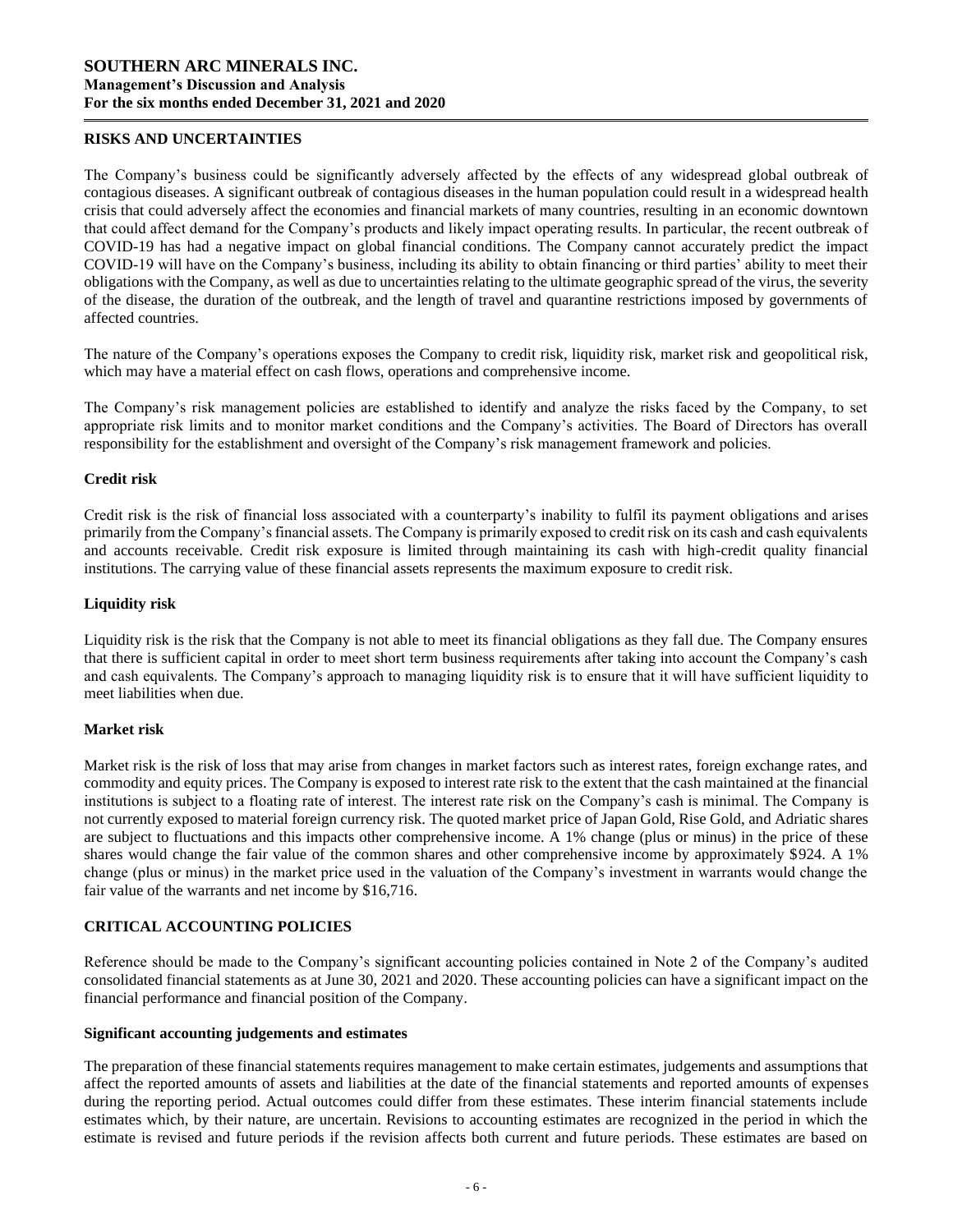historical experience, current and future conditions and other factors, including expectations of future events that are believed to be reasonable under the current circumstances.

#### *Critical accounting estimates*

Significant assumptions about the future and other sources of estimation uncertainty that management has made at the end of the reporting period, that could result in a material adjustment to the carrying amounts of assets and liabilities in the event that actual results differ from assumptions made, relate to, the valuation of investments in warrants which requires estimates of volatility and discount rates. These assumptions affect the fair value of these investments in warrant and the related unrealized gains (losses) on investments.

#### *Critical accounting judgements*

Critical accounting judgements are accounting policies that have been identified as being complex or involving subjective judgements or assessments. The Company's assessment of its ability to continue as a going concern requires judgements about whether sufficient financing will be obtained as required.

# **LIMITATIONS OF CONTROLS AND PROCEDURES**

The Company's management, including the Chief Executive Officer and the Chief Financial Officer, believe that any disclosure controls and procedures or internal controls over financial reporting, no matter how well conceived and operated, can provide only reasonable, not absolute, assurance that the objectives of the control system are met. Further, the design of a control system must reflect the fact that there are resource constraints, and the benefits of controls must be considered relative to their costs. Due to the inherent limitations in all control systems, the Company's management cannot provide absolute assurance that all control issues and instances of fraud, if any, within the Company have been prevented or detected. These inherent limitations include the fact that judgements in decision-making can be faulty and that breakdowns can occur because of a simple error or mistake. Additionally, controls can be circumvented by the individual acts of some persons, through collusion of two or more people, or by unauthorized override of the control. The design of any control system is also based in part upon certain assumptions about the likelihood of future events, and there can be no assurance that any design will succeed in achieving its stated goals under all potential future conditions. Accordingly, because of the inherent limitations in a cost-effective control system, misstatements due to error or fraud may occur and not be detected. The Company's officers are not required to certify the design and evaluation of the Company's disclosure controls and procedures and internal controls over financial reporting and have not completed such an evaluation. Inherent limitations on the ability of the certifying officers to design and implement on a cost-effective basis disclosure controls and procedures and internal controls over financial reporting for the Company may result in additional risks to the quality, reliability, transparency and timeliness of interim and annual filings and other reports provided under securities legislation.

## *CAUTIONARY NOTE REGARDING FORWARD-LOOKING STATEMENTS*

*Certain of the statements made and information contained herein is "forward-looking information" within the meaning of the British Columbia Securities Act. These statements relate to future events or the Company's future performance. All statements, other than statements of historical fact, may be forward-looking statements. Generally, these forward-looking statements can be identified by the use of forwardlooking terminology such as "anticipates", "plans", "budget", "scheduled", "continue", "estimates", "forecasts", "expect", "is expected", "project", "propose", "potential", "targeting", "intends", "believes" or variations of such words and phrases or statements that certain actions, events or results "may", "could", "would", "might", or "will be taken", "occur" or "be achieved" or the negative connotation thereof. These statements involve known and unknown risks, uncertainties and other factors that may cause actual results or events to differ materially from those anticipated in such forward-looking statements. The Company believes that the expectations reflected in those forward-looking statements are reasonable, but no assurance can be given that these expectations will prove to be correct and such forward-looking statements included in this MD&A should not be unduly relied upon by readers, as actual results may vary. These statements speak only as of the date of this MD&A and are expressly qualified, in their entirety, by this cautionary statement. In particular, this MD&A contains forward-looking statements, pertaining to the following: capital expenditure programs, development of resources, treatment under*